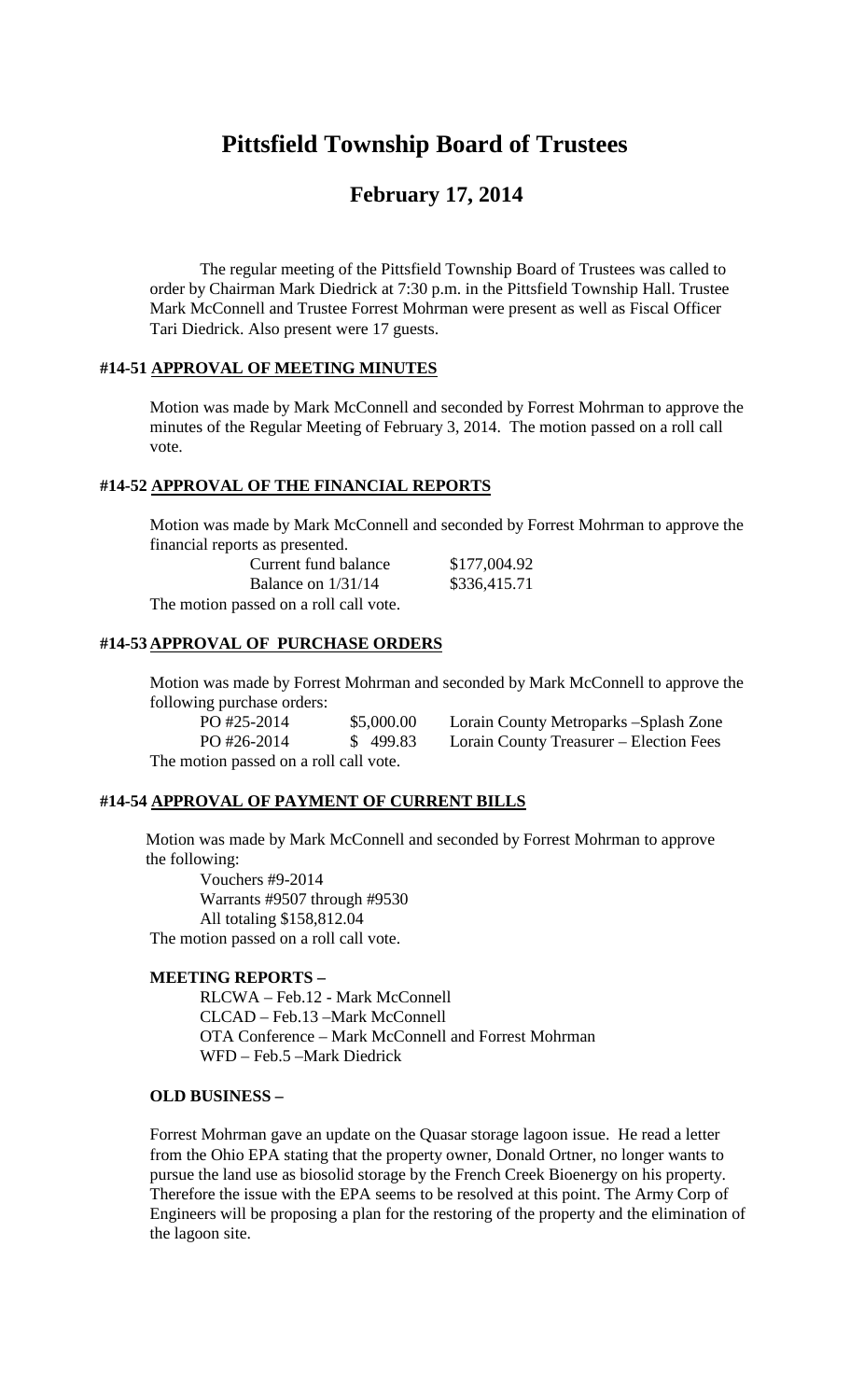An update was given on the storage of the cemetery records. Mark Diedrick is pursuing quotes for the purchase of a fire-proof safe for the storage of the original cemetery documents. The cemetery records have been copied in paper form and also on a storage CD. The software purchased for computer storage of the records is not easily applicable to the Pittsfield Cemeteries. A spreadsheet is currently being created to store the data until another form of software is purchased.

The land purchase was discussed. Mark McConnell reported that the former land owner will be doing some clean-up of the property as soon as the weather permits.

A discussion was held concerning the Township dumpster service. Currently Republic Services provides biweekly pick-up of a 4-yard dumpster at the cost of \$107.62 per month. Although it was previously voted that the Township would switch this service to Rumpke Waste and Recycling for \$45.00 per month, it was discovered that the Township is still under contract with Republic Services until August of 2015. There is a substantial penalty for ending the contract early. In negotiations with Republic, they have offered a new price of \$51.00 per month for the same services.

## **#14-55 APPROVAL TO CONTINUE CONTRACTED SERVICES WITH REPUBLIC WASTE SERVICES FOR THE TOWNSHIP DUMPSTER**

Motion was made by Mark McConnell and seconded by Forrest Mohrman to continue with the contracted services of Republic Waste Services for the monthly dumpster pickup for the price of \$51.00 per month. The topic will be reviewed again at the end of this contract. The motion passed on a roll call vote.

#### **NEW BUSINESS**

There has been a policy change with OPERS and the employees who are paid on a "permeeting" basis are no longer eligible for OPERS retirement benefits. The Township can no longer withhold contributions to OPERS. These employees will pay Social Security withholding taxes instead.

Bert Latran stated his concern about a tree falling towards the road on State Rt. 58. ODOT will be contacted about the concern.

Forrest Mohrman read a letter from resident Lad Harrison concerning the overflow of a creek into his driveway when water levels are high. There was a discussion of the current ditch projects and the problems involved with the cleaning of the ditch on Route 303.

It was suggested that the Township newsletter be mailed in late April, before the May elections. An article about the State Bond interest money would be informative at that time. Also, the announcement of Pride Day on May  $17<sup>th</sup>$  could be included in the newsletter.

It was announced that the Pittsfield schoolhouse was moved to its temporary location on this day. It will be located between the Town Hall and the township garage until its permanent location is available. The restoration of the interior will continue.